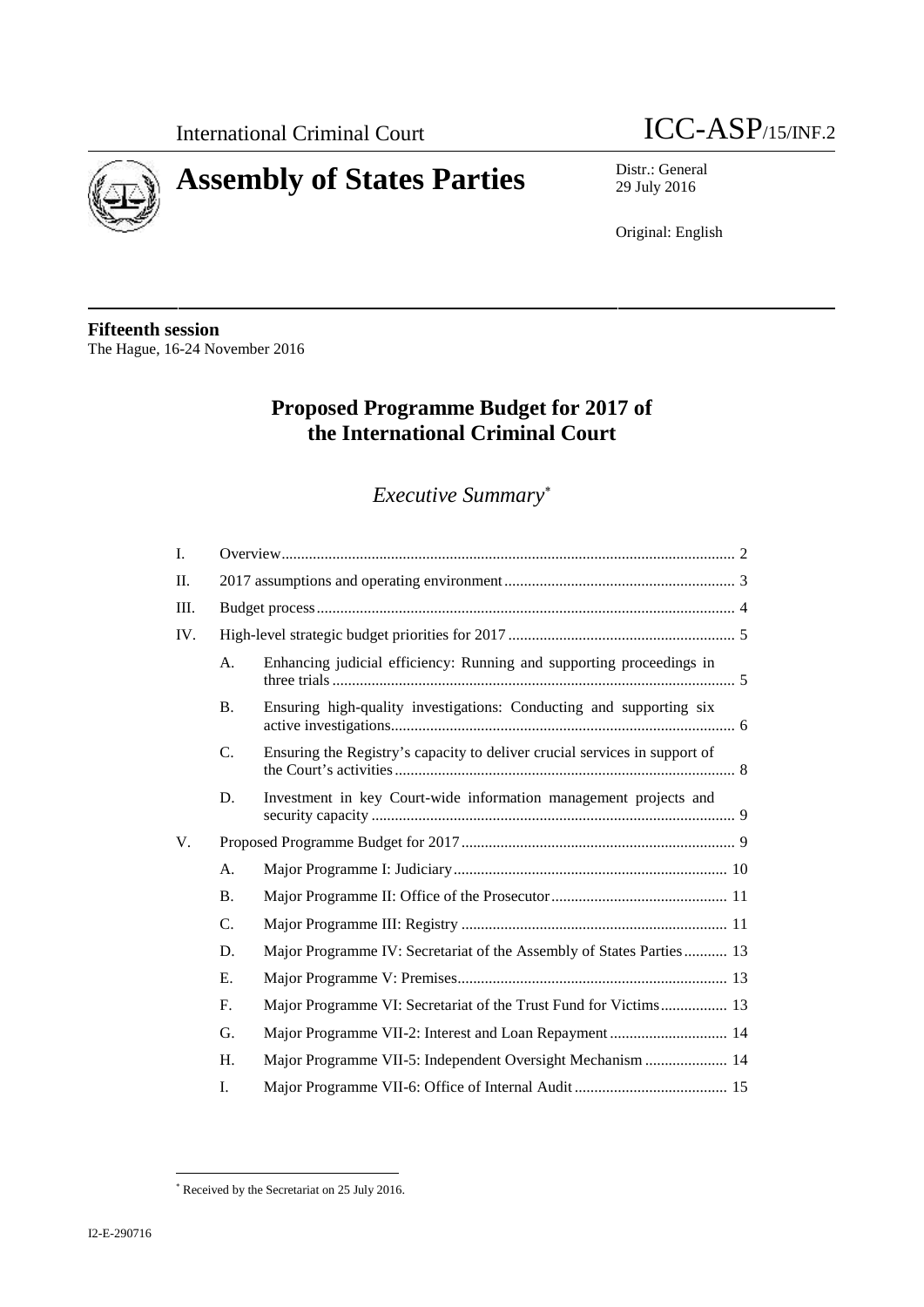## **I. Overview**

1. The International Criminal Court's ("the Court") proposed programme budget for 2017 amounts to **€147.25 million**. This represents an increase of **€9.86 million, or 7.2 per cent,** over the 2016 approved budget ( $\in$ 137.39 million).

2. The proposed increase is largely the direct result of the implementation in 2017 of the strategic Court-wide priorities agreed by the Court's Principals in the context of the Coordination Council (CoCo), and is based on a genuine and realistic assessment of the Court's needs for 2017. The high-level strategic priorities identified for 2017 are:

(a) Running and supporting proceedings in three trials

(i) Three cases are expected to be at the trial hearing stage during 2017: *Bosco Ntaganda (*DRC*), Dominic Ongwen (*Uganda*),* and *Laurent Gbagbo and Charles Blé Goudé (*Côte d'Ivoire*).*

(ii) Additional resources are needed for the trial and courtroom support teams and for three operational courtrooms to be running simultaneously, where required. This increase has a direct impact on the level of services and operations required of the Registry, such as court management, language services, information technologies and witness support and protection, amounting to a proposed increase of approximately **€2.4 million**.

(iii) It is envisaged that trial proceedings in three cases will be mainly conducted in two of the three courtrooms, with only 60 days of full overlap in which the use of the third courtroom will be required.

(iv) This means that support will be required for 500 days of hearings, of which 440 days of simultaneous trial proceedings will take place in two courtrooms, with additional capacity to run three courtrooms simultaneously over 60 days.

(b) Conducting and supporting six active investigations

(i) In 2016, the Office of the Prosecutor ("the OTP") was granted resources enabling it to conduct four and a half active investigations.<sup>1</sup> In 2017, the OTP plans to increase its number of active investigations to six, while noting that the OTP Integrated Teams for these six investigations will not be fully staffed. These six active investigations will be: two in the Central African Republic (CAR II.a *Séléka* and CAR II.b *anti-balaka*), one in Libya (LBY 3), one in Côte d'Ivoire (CIV 2), one in Georgia and one in Darfur.

The OTP aims at delivering quality in its investigations through the application of standards, a flexible use of resources to respond to opportunities and prioritization of the most relevant cases.

(iii) In order to provide the necessary support to the OTP during its investigations, as well as to support overall Court operations in the field, additional resources amounting to approximately **€2.1 million** are also required in the Registry to enhance the required level of services, including field support, witness protection, security, information security and other forms of logistical and technical support.

(c) Ensuring the Registry's capacity to deliver Court-wide services

(i) At last year's Assembly session, the Registry's approved staff costs were reduced by approximately **€3.8 million<sup>2</sup>** through the proposed staggered approach to the implementation of the Registry structure.

(ii) In its report on its twenty-fifth session, the Committee on Budget and Finance ("the Committee") expressly noted that the reductions in the 2016 budget increase achieved by postponing staffing in the Registry represented a **delay in expenditures** and anticipated that such costs would have to appear in the Court's 2017 budget.

<sup>1</sup> CAR II. (a) (*Séléka*), CAR II. (b) (*anti-balaka*), CIV 2, Mali, and for six months in Uganda (*Ongwen*).

<sup>&</sup>lt;sup>2</sup> The total amount of  $\bigoplus$ .8 million corresponds to  $\bigoplus$ .4 million for established posts and an additional reduction of €0.4 million in GTA resources in 2016.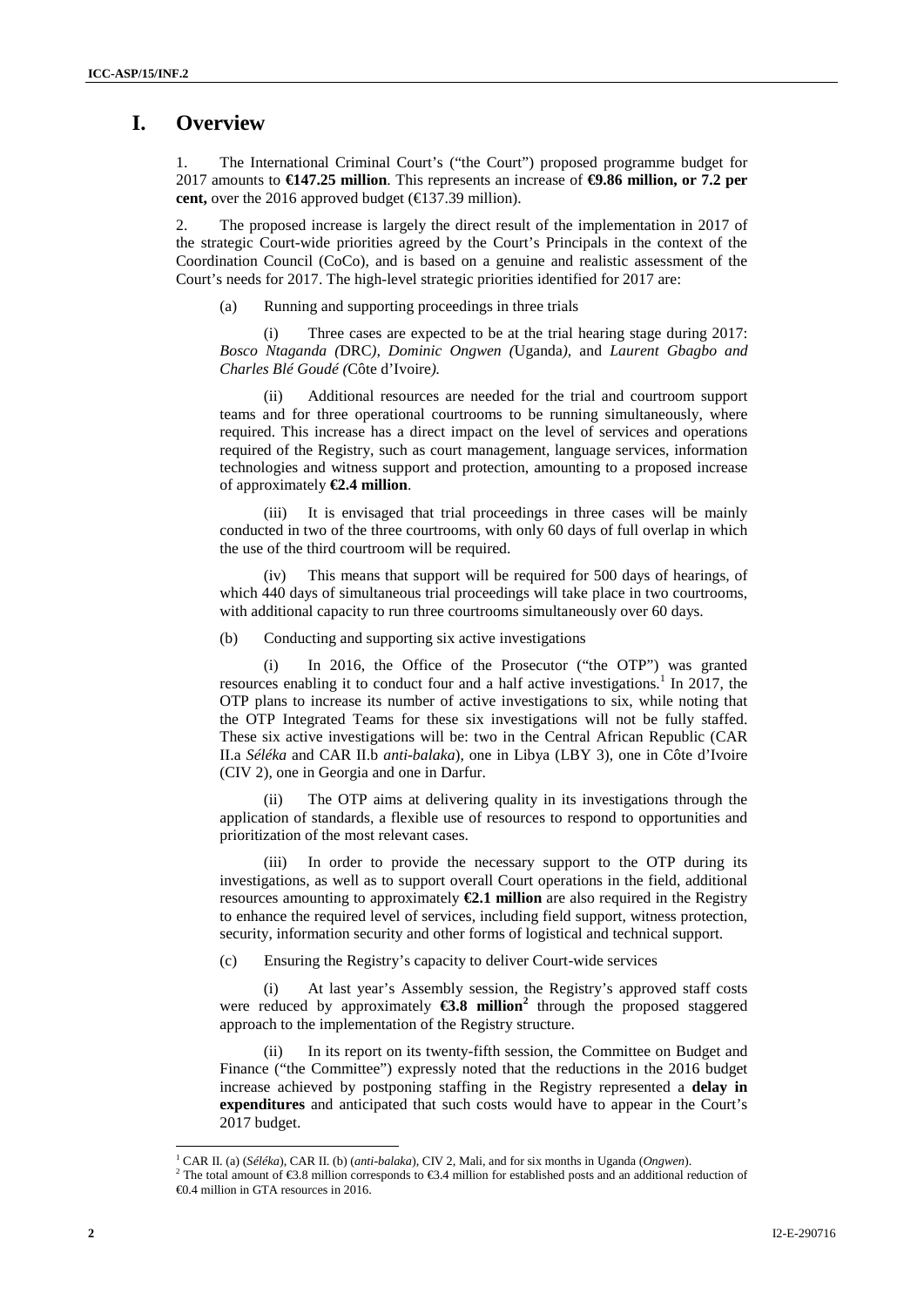(iii) In order to maintain the Registry's ability to provide Court-wide support to the level of activities estimated for 2017, including, in particular, to judicial and investigative activities, the organ's approved structure must be fully implemented.

(iv) The Registry is proposing a temporary increase in its vacancy rate from **10 to 12 per cent** so as to further stagger recruitment in 2017 by approximately **€0.9 million** of the €3.8 million that should, in principle, be restored in the Registry's staff costs, which will lead to a net increase of  $\epsilon$ 2.6 million in 2017 in established posts.

(v) It is expected that staffing levels will return to the normal 10 per cent vacancy rate by mid-2017 and will need to be costed accordingly in subsequent budgets.

(d) Investments in key Court-wide information management projects and security capacity

(i) To support the Court's strategic objectives in 2017, investments in storage and associated infrastructure and new solutions are proposed as a high priority. Specific focus will be on data storage, new technical solutions across organs and new hardware, with centralized ownership for maintenance.

Investments are necessary in priority areas in respect of systems required to improve the judicial process; improvements to information management practices and systems for creating, capturing, maintaining and archiving information; and developing a robust information security capability for the Court.

(iii) Ensuring operational security and witness protection is of paramount importance. The latest threats posed by cyber-attacks, external viruses and leaked information have threatened the image of the Court, the integrity of its proceedings, the security of witnesses and the security of staff. Accordingly, the Court must take all necessary measures to resolve these issues.

3. The CoCo further agreed to include in the Judiciary budget a revision of the judges' remuneration in implementation of Resolution ICC-ASP/3/Res.3. The requested salary alignment with the remuneration scheme of the judges of the International Court of Justice and other international courts and tribunals will amount to an increase in judges' costs of approximately **€0.5 million**.

4. In addition, and in line with standard practice, the proposed programme budget for 2017 includes an approximate increase of 2 per cent in its staff costs resulting from the application of the United Nations Common System, which amounts to a proposed increase of approximately **€1.84 million**.

5. The Court submits this proposed increase being fully aware of the challenging financial times currently affecting the international community. The Court is also fully mindful of the expectations on it to produce concrete results, including effective investigations, prosecutorial results and faster trials. The Court strongly believes, however, that the proposed investments will result in tangible long-term efficiencies, mainly through more expeditious judicial proceedings ensuring full respect for the principles of fair trial, maintenance of the required quality of preliminary examinations, investigations and prosecutions, enhanced impact on the ground and a secure information environment for the Court's operations.

# **II. 2017 assumptions and operating environment**

6. It is expected that in 2017 the Court will continue operating in 10 situations under investigation: the Central African Republic (I and II) (CAR), Côte d'Ivoire (CIV), Darfur, the Democratic Republic of the Congo (DRC), Georgia, Kenya, Libya, Mali and Uganda.

7. In addition, the OTP will continue its analysis of nine situations under preliminary examination: Afghanistan, Burundi, Colombia, Guinea, Iraq, Nigeria, Palestine, Comoros and Ukraine.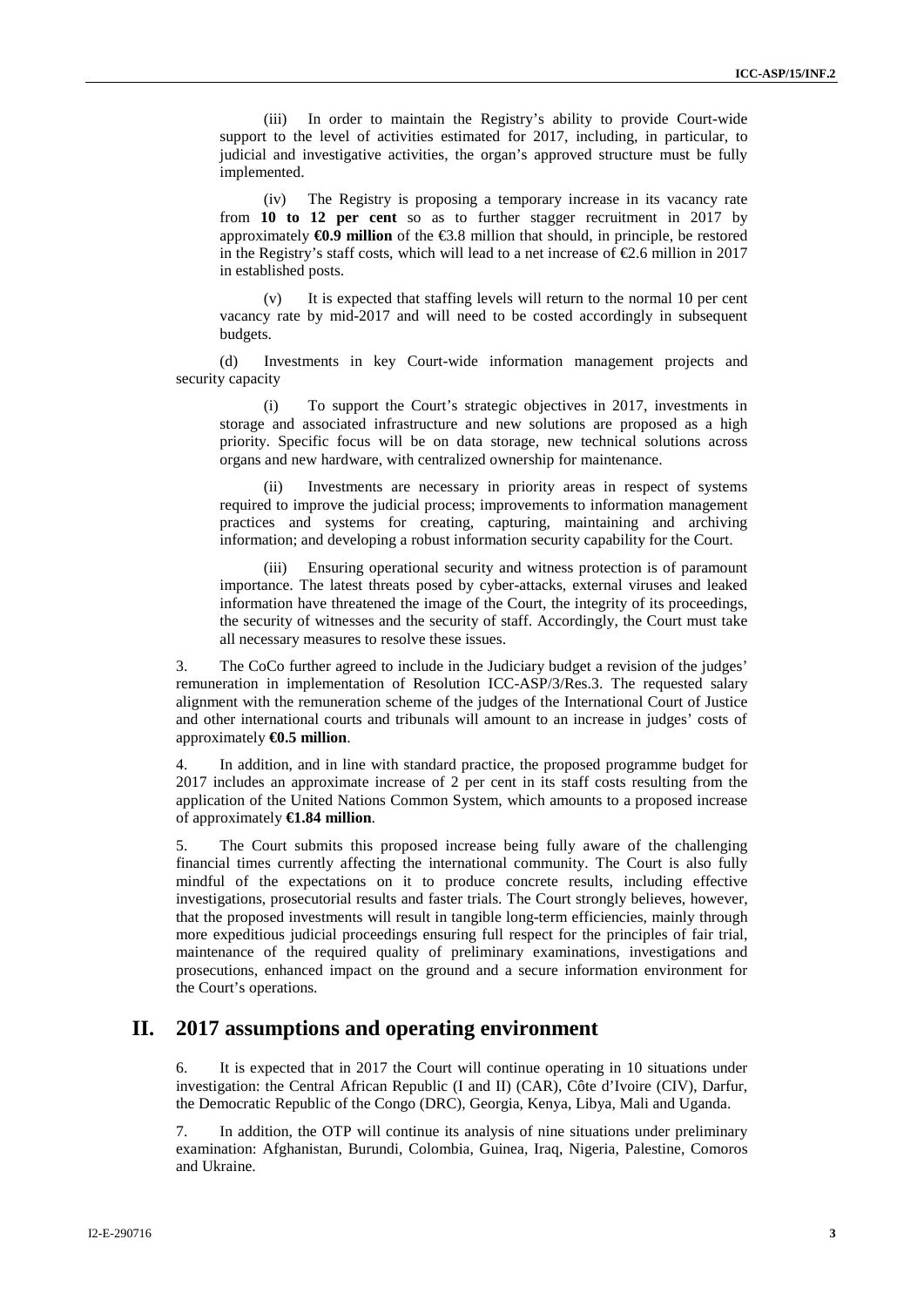8. It is important to note that, in the course of its preliminary examination activities, as per its policy on the issue and its 2012-2015 and 2016-2018 Strategic Plans, the OTP seeks to contribute to two overarching goals of the Rome Statute, i.e. the ending of impunity, by encouraging genuine national proceedings, and the prevention of crimes, thereby potentially obviating the need for the Court's intervention. Preliminary examination activities therefore constitute one of the most cost-effective ways for the Office to fulfil the Court's mission.

9. The OTP is expected to **increase the number of active investigations** from **four and a half** in 2016 to **six** in 2017, namely, CAR II.a (*Séléka*), CAR II.b (*anti-balaka*), Libya (LBY 3), CIV 2, Georgia and Darfur.

10. It is foreseen that the Court will maintain **10 field presences** in 2017 – two in the DRC (Kinshasa and Bunia), one in Kenya (Nairobi), one in CAR (Bangui), two in Côte d'Ivoire (Abidjan and Western Côte d'Ivoire), one in Mali (Bamako), two in Uganda (Kampala and Gulu) and one in Georgia (Tbilisi). A very limited capacity will be maintained in Nairobi, Kenya, with a view to closing the field office in the course of 2017. The presences in Western Côte d'Ivoire and Gulu act as small hubs to support focused operations in the respective areas of the countries.

11. In the light of the continued operations in all situations under investigation, the **number of persons under protective measures** will remain high in 2017. More than **110 witnesses** will remain under protection in 2017, including witnesses in the Court's protection programme, assisted moves and other types of support. This figure includes **49 internationally relocated witnesses** who are in the care of a third entity and under continued monitoring by the Registry's Victims and Witnesses Section (VWS). There are currently **575 persons under protective measures** (110 witnesses and 465 dependents). Similarly, it is expected that more than **14,100 individuals will apply to participate as victims** in the different ongoing judicial proceedings. Furthermore, in order to operate in the Court's situations under investigation, support will continue to be required for more than **24 situation-related languages** in 2017.

12. At the judicial level, it is foreseen that at least **nine accused persons** will be appearing before the Court in 2017, of whom **five will remain in detention. One cell block of six cells** will thus be required in the Detention centre. At least **three cases are expected to continue at the trial stage** throughout 2017, namely, *Gbagbo and Blé Goudé*, *Ntaganda* and *Ongwen*. In addition to trial proceedings, **two final appeals** are expected to be ongoing throughout 2017, as well as **reparation proceedings in at least two cases**.

13. For the purpose of the proceedings in these three trials, **92 witnesses are expected to appear** to give testimony, requiring full support from the Registry's VWS. **Eight languages** will need to be supported in courtroom proceedings, in addition to English and French. Importantly, **12 defence teams** and up to **five teams of legal representatives of victims** will continue to be financed through legal aid in 2017.

## **III. Budget process**

In response to the recommendations of the Committee and the resolution adopted by the Assembly at its fourteenth session,<sup>3</sup> the Principals of the Court have taken steps to further streamline its budget process and improve the coherence of its annual budget document. While the Court will continue to implement its Court-wide strategic plan, as well as that of the OTP, it will present a revamped budget proposal that reflects more clearly a "One Court" approach to defining its budgetary requirements based on common priorities among the organs, and improving the internal coherence of the budget document in terms of clarity and consistency with regard to the presentation of its narratives and corresponding resource tables and figures.

15. Court-wide coordination of organ-specific activities has been significantly enhanced, leading to increased efficiency and synergies. This is manifest in an integrated,

<sup>3</sup> *Official Records of the Assembly of States Parties to the Rome Statute of the International Criminal Court, Fourteenth session, The Hague, 18-26 November 2015* (ICC-ASP/14/20), vol. II, part B; and vol. I, part III, resolution ICC-ASP/14/Res.1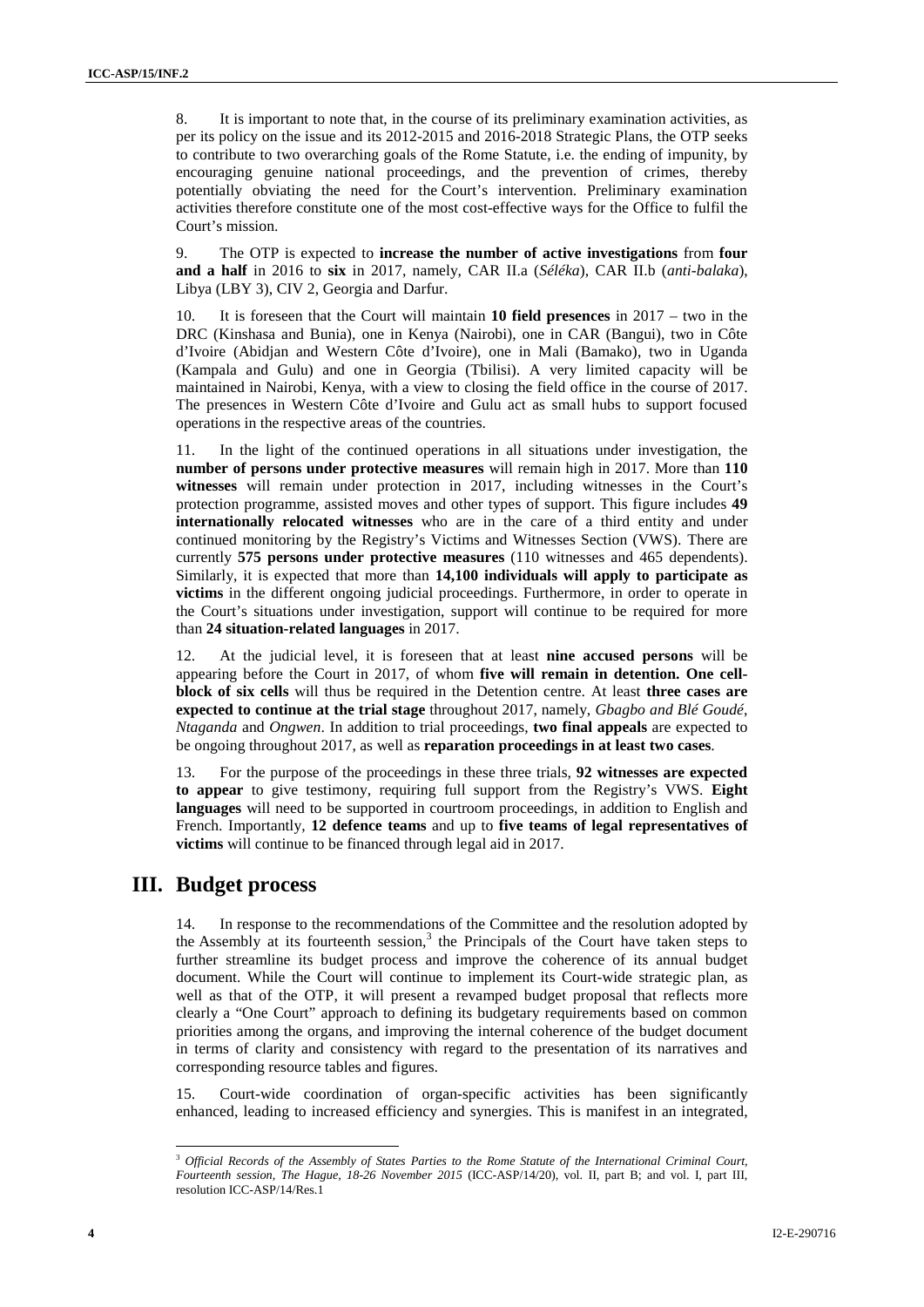coordinated approach of the OTP and the Registry regarding field activities; close cooperation between Chambers and the Registry as regards courtroom needs in 2017; and a more strategic, streamlined and coordinated approach on the budget.

16. In order to weed-out the risk of presenting overlapping or uncoordinated proposals and create a better process to ensure consistency of message and policy across the Court, the 2017 budget process has been guided by a common vision from the Coordination Council (CoCo) on Court-wide budgetary needs. This, in combination with other important ongoing Court-wide initiatives, has not only ensured a more coherent and coordinated proposed budget, but has also allowed for better identification and execution of efficiencies and synergies due to the avoidance of duplications and the streamlining of activities.

17. In this last regard, the Court has been attentive to States Parties' guidance at last year's Assembly session.<sup>4</sup> The internal budget process has benefited from this review and as a result has become more streamlined, steered commonly and closely by the Principals following the One-Court-principle in a top-down approach as regards general strategic objectives.

18. Accordingly, in January 2016, CoCo agreed on the establishment of the high-level priorities for 2017 as a crucial milestone in the new budget process. As a result, all major programmes within the Court were requested to justify and calculate their resource requirements based exclusively on the priorities identified by the Court's Principals for 2017. In other words, the level of proposed resources, whether increased or reduced, had to be fully consistent with and a direct result of the priorities and activities identified. While the initial estimated costings of these activities showed that they triggered a substantial increase in workload and resources, the Court was able to strategize and seek a consolidated approach to ensure, to the extent possible, very restricted budget increases.

### **IV. High-level strategic budget priorities for 2017**

19. The Court's strategic vision remains focused on generating fast and high quality output in all its mandated activities, mindful of the overarching principle of the fairness of proceedings. In the light of increasing pressure on a Court that is steadily intensifying its operations in various situations around the globe, the One-Court principle remains essential and all efforts of the Court's Principals are guided by this key postulate. This is also expressed in the present budget, as will be briefly outlined below.

20. The Court's key budget priorities for 2017 are reflective of the institution's general strategic vision and the more immediate requirements for the Court to fulfil its mandate. Importantly, the Court's focus is geared towards its main – and most essential – activities, while being mindful of its budgetary constraints. As a result, the Court's Principals have agreed on activity assumptions which represent the minimum required for the Court to fulfil its judicial mandate while remaining within reasonable budgetary confines.

21. Following the decisions taken by the Court's Principals in the context of CoCo and in the light of the judicial activities and operations foreseen for next year, the high-level priorities for 2017 have been broken down into the building blocks below. It is important in this regard to note that these priorities and activities reflect what could be reasonably foreseen for 2017 at this stage. It must be stressed, however, that such priorities and activities may be impacted by the fluidity of the judicial and prosecutorial work of the Court.

#### **A. Enhancing judicial efficiency: Running and supporting proceedings in three trials**

22. With three cases expected to be at the trial hearing stage during 2017, likely new activity before the Pre-Trial Division later in 2017 and a full docket of cases on appeal,<sup>5</sup> the Registry will require increased staff and non-staff resources for the trial and courtroom support teams to be able to perform effectively and a maximum of three courtrooms to be

<sup>4</sup> *Official Records … Fourteenth session … 2015* (ICC-ASP/14/20), vol. I, part III, resolution ICC-ASP/14/Res.1. <sup>5</sup> See the detailed update on present and foreseen activities below.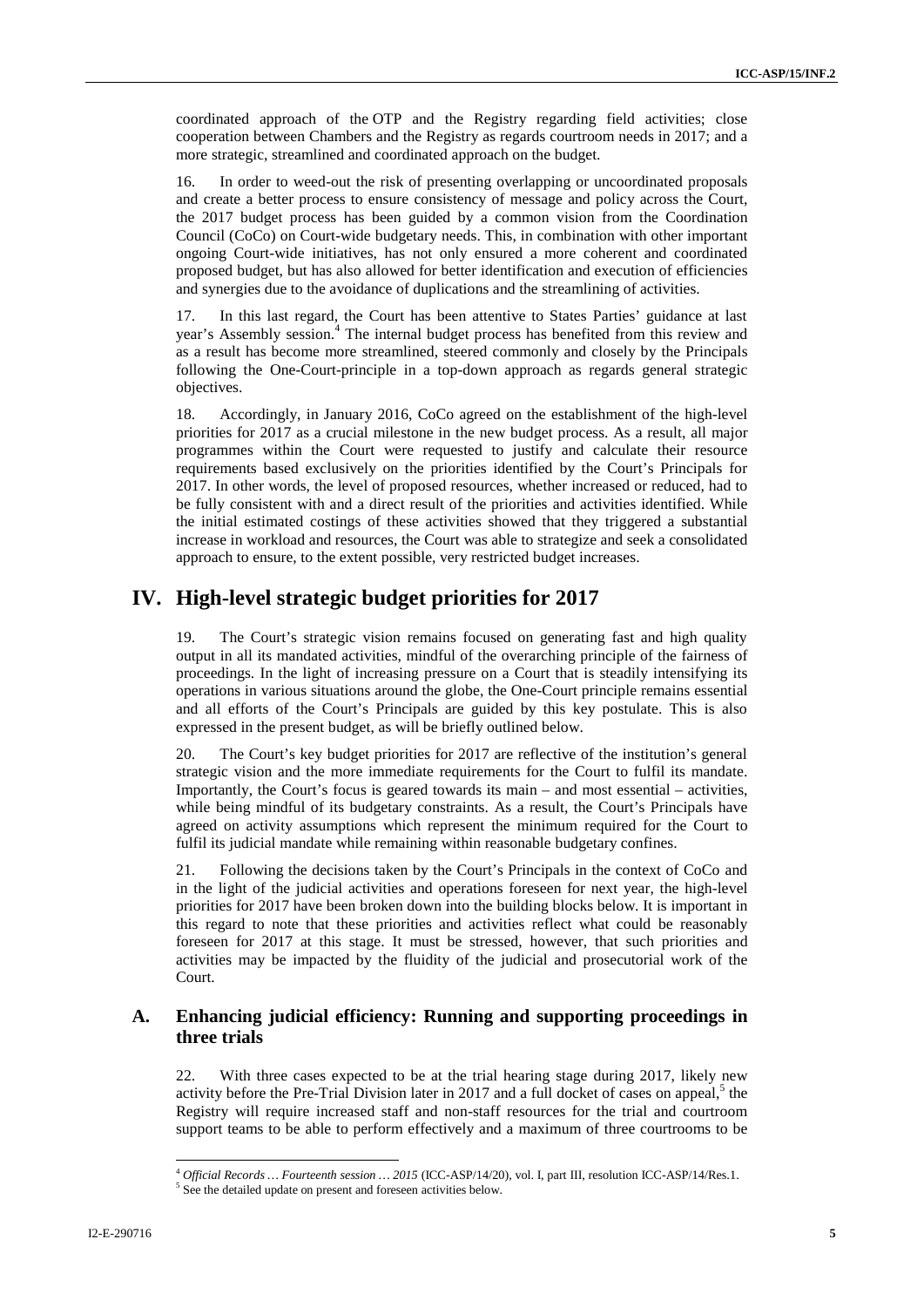fully functional and running simultaneously where required, such as in relation to court management, language services, and witness support and protection. The overall increase required by the Registry in relation to supporting proceedings in judicial activities amounts to approximately **€2.4 million**.

23. In close coordination between the Chambers and the Registry, a hearing scheme was devised, providing for a standing capacity of two courtroom teams with sufficient extra capacity to provide for temporary sequences of three courtroom teams, thereby ensuring maximum use of courtroom capacity against minimal increases in required resources. Accordingly, proceedings in three trials are envisaged to be mainly conducted in two of the three courtrooms, with only 60 days of full overlap in which the use of the third courtroom will be required. This means that support will be required for a total of 500 days of hearings, of which 440 days of simultaneous trial proceedings will take place in two courtrooms, with additional capacity to simultaneously run three courtrooms over 60 days.

24. To this effect, investments will be necessary for a sequential third courtroom team in the Registry, so as to save on the much higher costs that would otherwise have been incurred for a standing capacity of a third courtroom team. Having fully operational courtrooms in line with judicial needs will facilitate better planning, coordination and more expeditious proceedings, which in turn will result in savings for the institution.

**Chart 1: Courtroom usage for trial proceedings in 2017**



25. Requests for additional resources arising from the increase in judicial activities are limited to the strict minimum required to support the hearings, with provision for complementary resources by way of hiring freelancers, paying overtime and ensuring multi-disciplinary cross-training of relevant staff with a view to enabling an efficient and flexible use of resources. In other words, for the most part, the level of trial activities foreseen in 2017 can be sustained with the existing resources for two courtroom teams, while minimal extra capacity will be required to provide for the additional 60 days when three courtroom teams will be required to run simultaneously.

26. The envisaged solution is based on the average maximum use of courtroom capacity of other international tribunals, in particular the ICTY, during the peak of their judicial activities.

### **B. Ensuring high-quality investigations: Conducting and supporting six active investigations**

27. In implementing the Strategic Plan for 2016-2018, the OTP continues to set priorities by balancing, as best as possible, operational demands against the resources made available by the States Parties.

28. Support for cases that are being prepared for trial or that are at the trial stage is always the OTP's top priority. At the same time, as the Court often operates in highly volatile political and security environments, focus and resources are also devoted to active investigations in order to capitalize on opportunities when this is still achievable.

29. The Proposed Court budget would allow the OTP to conducts its preliminary examinations, investigations, and prosecutions with sufficient quality and efficiency, with an acceptable level of case prioritization, without yet reaching the desired pace because the standard team compositions are not yet met.

30. In the face of increasing global demand for its intervention, the OTP will continue to prioritize its activities in line with its strategy to ensure high quality investigations. In 2016,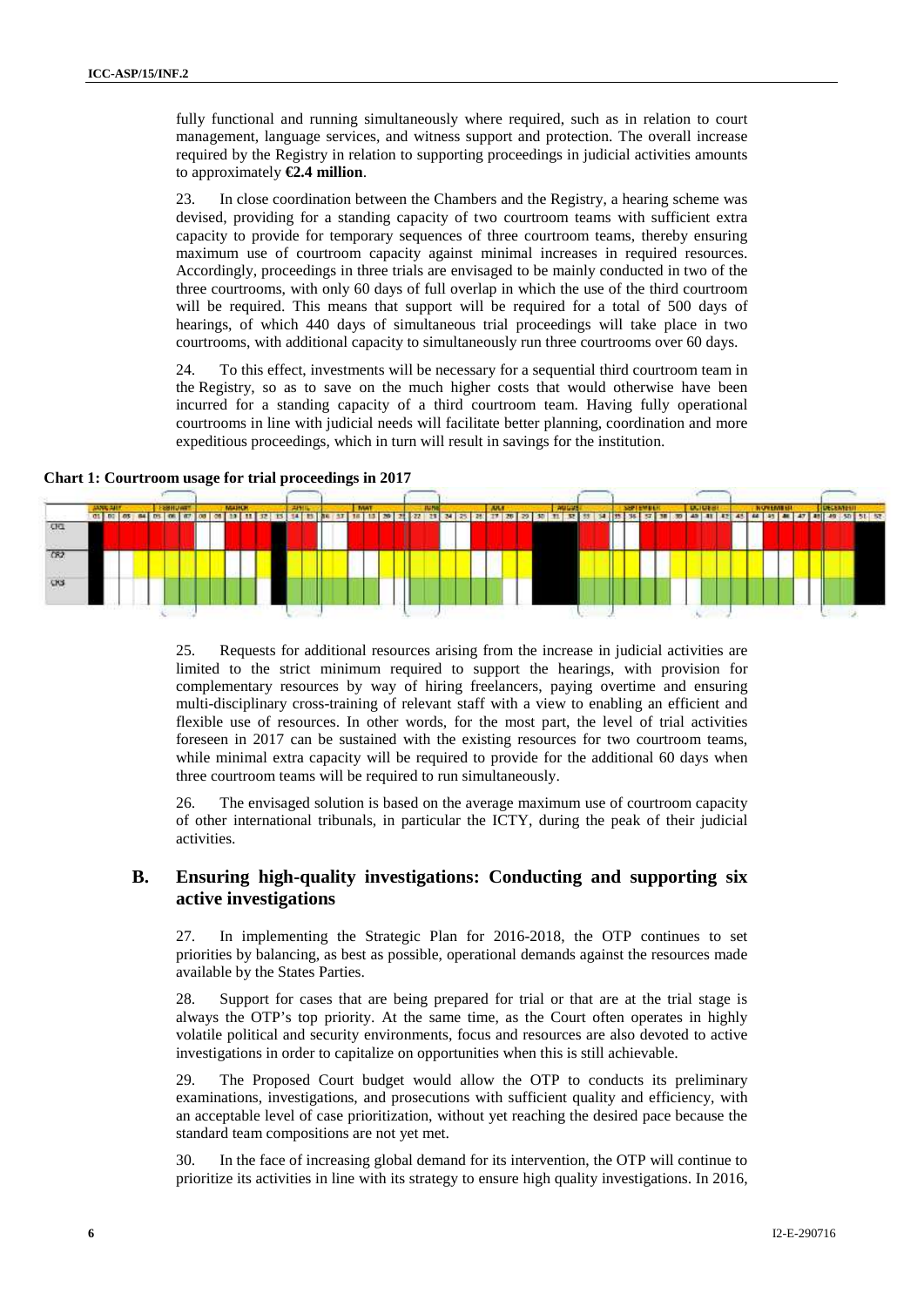following the authorization granted by Pre-Trial Chamber I, the OTP opened a new investigation in the Georgia situation funded through the Contingency Fund. In 2017 the OTP will continue its active investigation in Georgia.

31. In addition to Georgia, the OTP will continue to conduct five active investigations in existing situations; one for a full year in Côte d'Ivoire (CIV 2), one for a full year in CAR (CAR II.b), one for a full year also in CAR (CAR II.a), one for a full year in Darfur and one for a full year in Libya (LBY 3).

32. Recent experience has shown that, regrettably, interference with the administration of justice (Article 70 offences) is becoming a common feature when cases are brought to the trial phase. In the event of such an occurrence in the course of one or more of the trials foreseen for 2017, the OTP will respond, to the extent possible, using the resources available in the approved budget (which, of course, will have an impact on the other cases).

#### **1. Overview of Court-wide needs regarding the 2017 six active investigations:**

33. **Georgia**: The OTP will continue active investigations in Georgia throughout 2017, which will, in turn, require enhanced support from the Registry. The level of cooperation that the OTP receives will in part determine the effectiveness of the investigations.

34. In order to provide efficient and effective support to these activities, it will be necessary for the Registry to set up a small field office in Tbilisi. The limited field presence will allow direct and immediate access to national and local authorities, on whose cooperation and assistance the Court relies for the implementation of its operations in the country. A large number of victims is anticipated to apply to participate in proceedings. The Court must prioritize outreach activities in Georgia, failing which the participation of victims and affected communities, and ultimately the credibility of the Court, would be seriously undermined. For the purposes of witness protection, the Registry will at this stage establish a limited situational team for Georgia to begin building capacity to provide the required support.

35. One of the main challenges for the new Field Office is the need to establish and maintain secure communications. Investments at both Headquarters and in the field will be required for enhanced physical and information security to safeguard the confidentiality of sensitive operations. Language support will be required in Georgian, South-Ossetian and Russian.

36. **CIV II**: Throughout 2017, the OTP will actively continue its investigation of CIV II. Investigative activities are expected to be conducted in various parts of Côte d'Ivoire and abroad, with possible forward operating bases rather than field offices. The start of the investigation in CIV II was delayed due to resource constraints, leading to substantial reputational damage for the Court, being seen as one-sided in its investigations. It is therefore crucial that in 2017 the Office has full resources to capitalize and build on the good progress made during 2016.

37. For the Registry to support these activities, a continued field presence in Abidjan and a newly established satellite office in Western Côte d'Ivoire will be required, as well as support in two situation languages, Dioula and Bambara, and witness support and protection.

38. **CAR II.a and CAR II.b**: In 2017, the OTP will continue its active investigations in relation to the two cases. Investigative activities will also include forensic missions, which will have a significant impact on resource requirements.

39. Cooperation from the CAR authorities as well as other key-stakeholders in CAR and the wider region has thus far been forthcoming.

40. Significant changes in the political and/ or regional context and the security situation in CAR are, however, elements that must be taken into account, as they may severely impact the OTP's investigations and the Court's operations. Increased measures are needed to protect staff on the ground on account of the volatile security situation and deficient infrastructure in the country.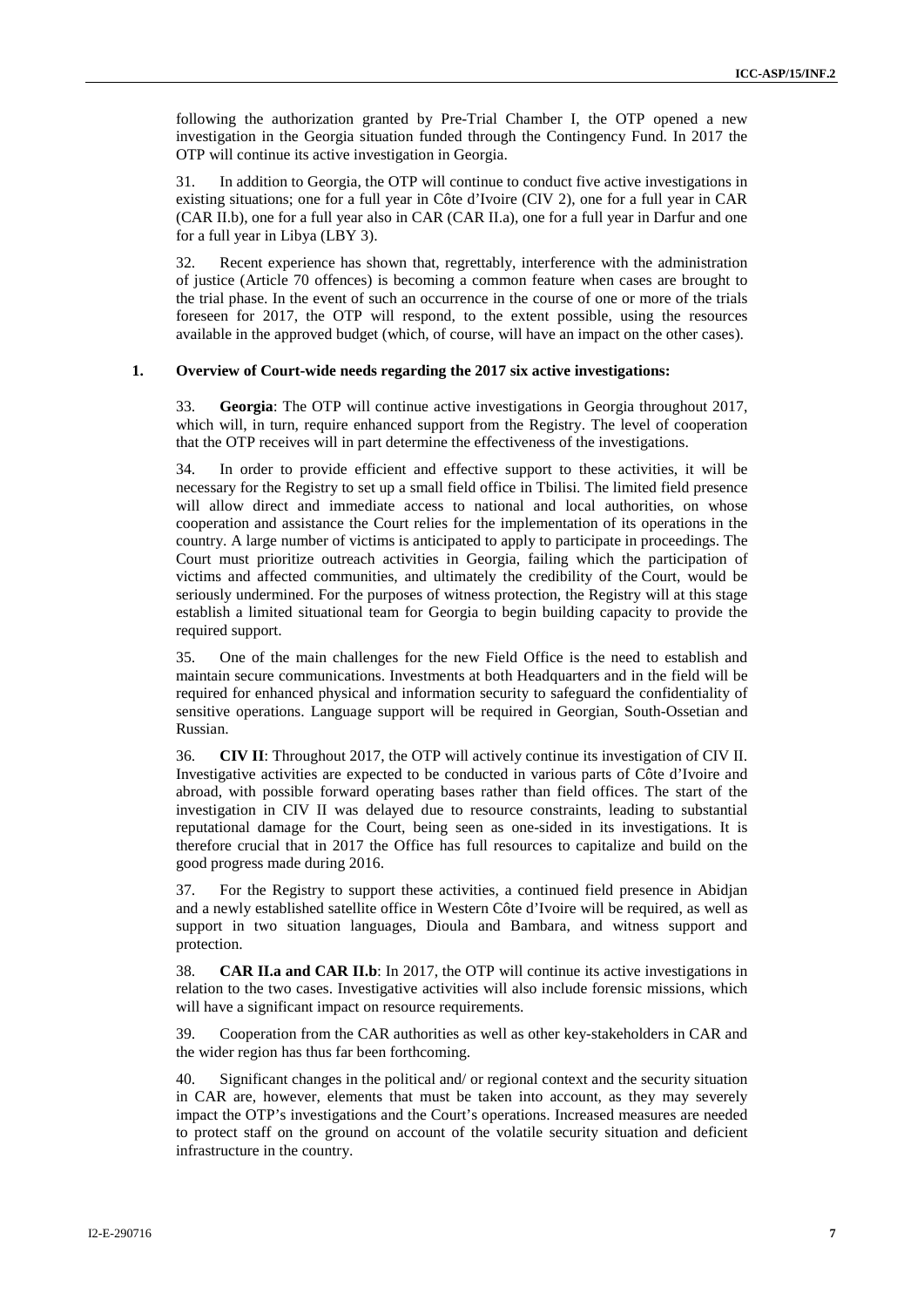41. **Darfur**: Crimes falling under the Court's jurisdiction continue to be committed in Darfur, and the OTP cannot ignore this serious situation on which it has to report every six months to the UN Security Council. Additionally, investigative opportunities have arisen in recent months to further develop the existing cases, resulting in the OTP's need for additional resources to be provided to the Darfur Integrated Team. This will also allow the OTP to meet its standard of being as trial-ready as possible from the earliest phases of the proceedings. It will also reduce the need to request postponement of the confirmation hearing in the event of an arrest, as has occurred in other cases where suspects connected to hibernated cases were arrested, thereby increasing the overall efficiency and pace of judicial proceedings before the Court.

42. In addition, a continued minimum level of staff resources for both the OTP and the Registry is required to monitor and track the movements of suspects and manage witnesses.

43. **LBY 3**: The OTP continues to carefully evaluate how best to utilize its limited resources to maximize its impact on the present situation in Libya. The investigative leads obtained and processed in the past months are connected both to its investigations into officials linked to the reign of Mr Muammar Gaddafi (some of whom are still involved in ongoing crimes), but also to the ongoing crimes in Libya, such as those alleged to have been committed by *Daesh* and *Ansar Al-Sharia*.

44. The current level of crime within Libya being committed by a variety of organizations and having an impact beyond the borders of Libya due to the transnational, organized, financial and terrorist nature of such crime, is also high. The OTP is working with its partners at the national and international level to have a coordinated approach to maximize the impact of each other's work within each individual mandate. In this regard, and in order to maximize the impact of its activities, the OTP will continue its consultations with relevant international and regional partners and agencies for the purpose of exploring the possibility of cooperation, coordination and information sharing, where appropriate.

45. In relation to the situation in Libya overall, despite the OTP's plans to operate mostly from outside Libya, some witness protection measures will need to be provided by the Registry. Support in one situation language – Standard Arabic – will be required.

### **C. Ensuring the Registry's capacity to deliver crucial services in support of the Court's activities**

46. The staff costs component of the approved Registry budget for 2016 was reduced by approximately €3.8 million as a result of the proposed staggered approach to the implementation of the Registry structure. In its report on its twenty-fifth session, the Committee expressly noted that the reductions to the 2016 budget increase achieved by postponing staffing the Registry represented a delay in expenditures. As a result, the Committee anticipated that some of these costs would appear in the Court's 2017 budget.<sup>6</sup>

47. Owing to this reduction, the Registry was required to stagger the implementation of its new structure throughout the year. Such a slow build-up of its structure means that the Registry is operating below the necessary capacity to provide the services required by the Court, including, in particular, judicial and investigative activities.

48. In order to ensure the Registry's ability to support the level of activities estimated for 2017, the organ's approved structure must be fully implemented. In this regard, the Registry first needs to consolidate its current structural requirements so as to further support the foreseen increased workload of the institution next year.

49. In principle, in order to achieve this, the Registry would require the full restoration of staffing resources under established posts that were staggered in 2016, as well as the restoration of resources for the workload posts in the field. However, the Registry has taken a conservative approach, continuing the staggering to some degree into 2017 in order to contain the budgetary increases. In this regard, in the light of the continued recruitment expected to extend into 2017, the Registry is proposing a temporary increase of its vacancy rate from 10 to 12 per cent so as to accurately reflect the recruitment realities in the

<sup>6</sup> *Official Records … Fourteenth session … 2015* (ICC-ASP/14/20), vol. II, part B.3, para 33.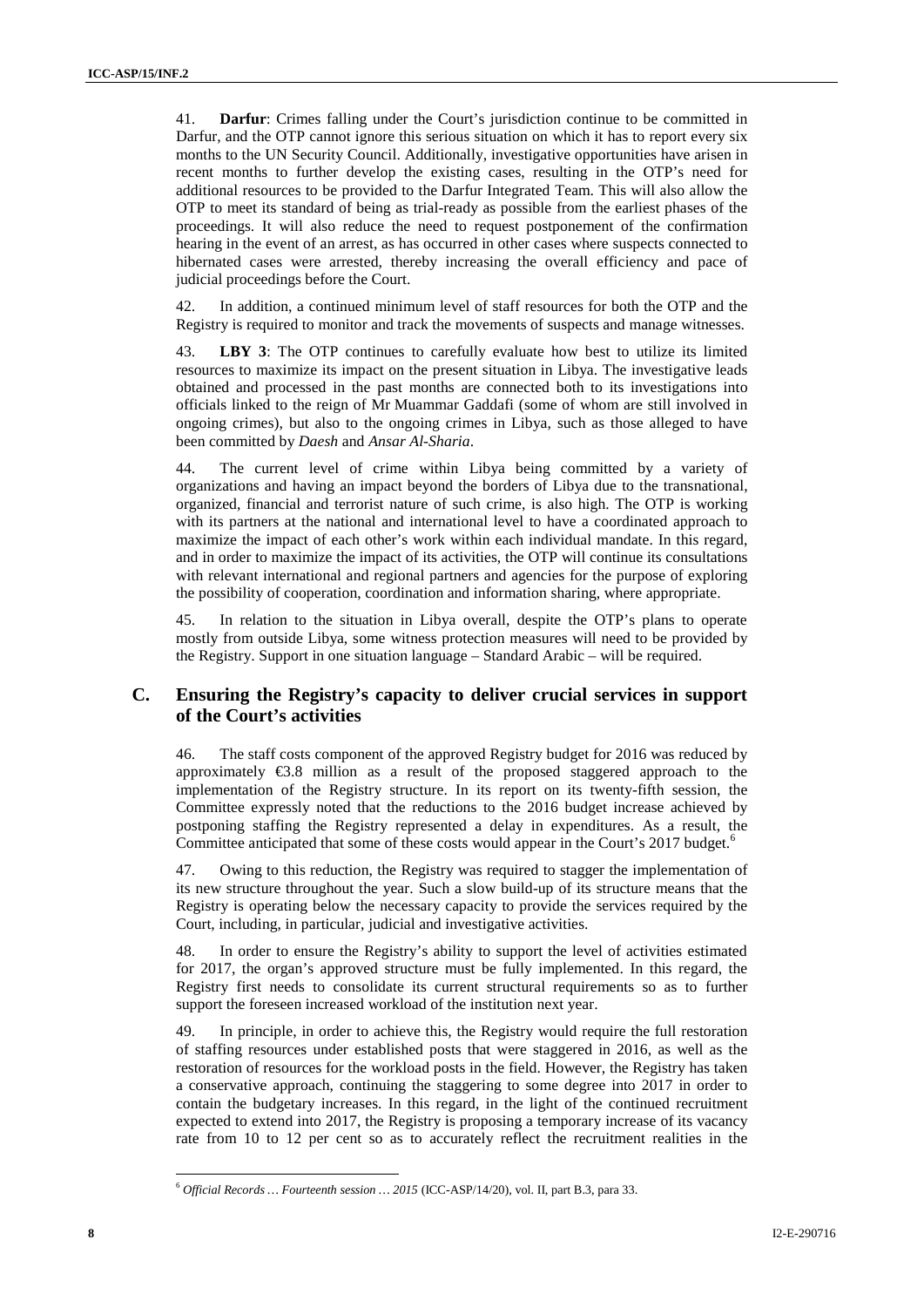Registry. This measure is aimed at containing the increase in the Registry's staff costs by further staggering recruitment in 2017 by approximately **€0.9 million** of the €3.8 million that should, in principle, be restored in the Registry's staff costs, which will lead to a net increase of approximately **€2.6 million**. It is expected in this regard that staffing levels will return to the normal 10 per cent vacancy rate by mid-2017 and will need to be costed accordingly in subsequent budgets.

### **D. Investment in key Court-wide information management projects and security capacity**

50. In order to implement the first phase of the five-year plan currently being developed to identify areas of improvement in information management and information security Court-wide, a number of investments have been identified.

51. While the Court's overall level of activities, budget and staffing have increased since 2011, the central IT budget has decreased steadily from 9 per cent of the overall budget in 2012 to 6 per cent in 2016. Capital investments to fund the basic operating costs for hardware and software requirements have been deferred Court-wide. In 2016, 85 per cent of IMSS non-staff costs are allocated to existing contractual obligations.

52. To support the Court's strategic objectives in 2017, investments amounting to **€1.8 million** in the following three areas will be made throughout 2017:

Augmentation of the Court's capacity for data storage required to support the increase in courtroom activities and thus digital recordings of all Court activities and the increase in investigation activities by the OTP;

(b) Improvements to the Court's information security capabilities to ensure the confidentiality and integrity of investigation activities in high surveillance environments;

Updating the Court's hardware and software to protect the court's information in a challenging environment with an increasingly mobile workforce.

### **V. Proposed Programme Budget for 2017**

53. The Court's proposed programme budget for 2017 amounts to **€147.25 million**. This represents an increase of **€9.86 million, or 7.2 per cent,** over the 2016 approved budget  $(\text{E}37.39 \text{ million})$ . Following the recommendation of the Committee at its twenty-fifth session, the figures for the proposed regular budget are presented separately from the interest on the host State loan for the permanent premises. As indicated by the Committee, this has been done with a view to improving transparency and allowing for a comparative assessment of the resources needed for the Court's activities in 2017. When including the interest in respect of the permanent premises project of **€2.99 million**, the Court's proposed programme budget for 2017 amounts to **€150.24 million,** or **7.6 per cent.**<sup>7</sup>

<sup>7</sup> *Official Records … Fourteenth session … 2015* (ICC-ASP/14/20), vol. II, part B.3, para 12.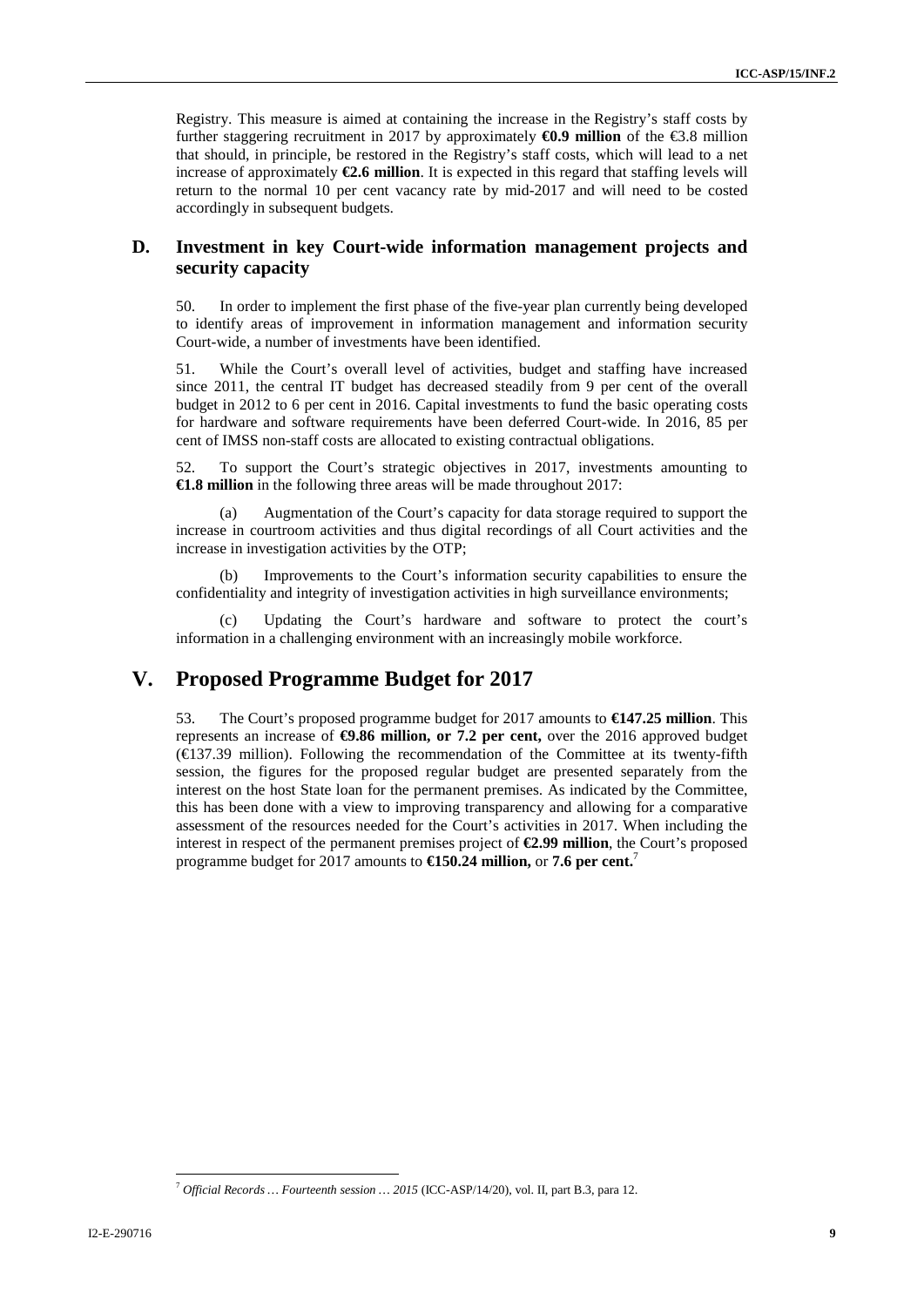| <b>ICC</b>                        | 2016 Approved Budget | Resource changes |         | Proposed 2017 estimates |
|-----------------------------------|----------------------|------------------|---------|-------------------------|
|                                   | (thousands of euro)  | Amount           | $\%$    | (thousands of euro)     |
| MP I: Judiciary                   | 12,430.6             | 813.1            | 6.5     | 13,243.7                |
| MP II: OTP                        | 43,233.7             | 3,046.5          | 7.0     | 46,280.2                |
| MP III: Registry                  | 72,759.2             | 6,843.8          | 9.4     | 79,603.0                |
| <b>MP IV: SASP</b>                | 2,808.8              | 109.0            | 3.9     | 2,917.8                 |
| <b>MP V: Premises</b>             | 2,824.6              | $-1,369.7$       | $-48.5$ | 1,454.9                 |
| <b>MP VI: STFV</b>                | 1,884.5              | 617.6            | 32.8    | 2,502.1                 |
| MP VII-5: IOM                     | 315.1                | 239.7            | 76.1    | 554.8                   |
| MP VII-7: OIA                     | 681.8                | 12.4             | 1.8     | 694.2                   |
| Sub-total                         | 137,390.1            | 9,860.6          | 7.2     | 147,250.7               |
| MP VII-2: Interest/Loan Repayment | 2,200.5              | 786.8            | 35.8    | 2,987.3                 |
| <b>Total</b>                      | 139,590.6            | 10,647.4         | 7.6     | 150,238.0               |

#### **A. Major Programme I: Judiciary**

54. In terms of staff resources, the 2017 Judiciary budget represents a straightforward continuation of 2016 with a full complement of 18 judges for the whole of 2017, all on the revised pension scheme. The most striking feature of the envisaged activities for 2017 will be that there will be proceedings in three parallel trials. In order for the trials to be able to proceed simultaneously where necessary, adequate provision of courtroom time as well as team support from the Registry will be required. It is envisaged that the 2017 caseload will be successfully tackled through the flexible deployment of staff to the changing casework needs, coupled with effective coordination between the Divisions. This is expected to lead to an increase in staff output and an improvement in individual staff members' skills. Despite an expected increase in judicial activity, the Judiciary will request no additional staff resources over and above the 2016 approved staffing level.

55. The Judiciary budget includes a revision of the judges' remuneration in implementation of Resolution ICC-ASP/3/Res.3, taking into account the remuneration scheme of the judges of the Court and other international courts and tribunals. The requested adjusted annual remuneration of the Court's judges, in implementation of the said Resolution, will translate into an increase in judges' costs of approximately **€0.5 million**.

56. There will be minor increases in travel on account of the 2017 Assembly being held in New York, as well as in training. Finally, increased rent will lead to a moderate increase in the operating costs of the New York liaison office.

57. The total cost for Major Programme I will therefore increase in 2017 by **€0.8 million**, from €12.43 million to **€13.24 million**, or **6.5 per cent.**

| <b>Major Programme I</b> | 2016 Approved Budget | Resource changes | Proposed 2017 estimates |                     |  |
|--------------------------|----------------------|------------------|-------------------------|---------------------|--|
| <b>Judiciary</b>         | (thousands of euro)  | %<br>Amount      |                         | (thousands of euro) |  |
| Judges                   | 5.369.1              | 580.9            | 10.9                    | 5,950.0             |  |
| <b>Staff Costs</b>       | 5,355.9              | 139.5            | 2.6                     | 5.495.4             |  |
| Other Staff Costs        | 1,474.6              | 36.3             | 2.5                     | 1,510.9             |  |
| <b>Non-Staff Costs</b>   | 231.0                | 56.4             | 24.4                    | 287.4               |  |
| <b>Total</b>             | 12.430.6             | 813.1            | 6.5                     | 13,243.7            |  |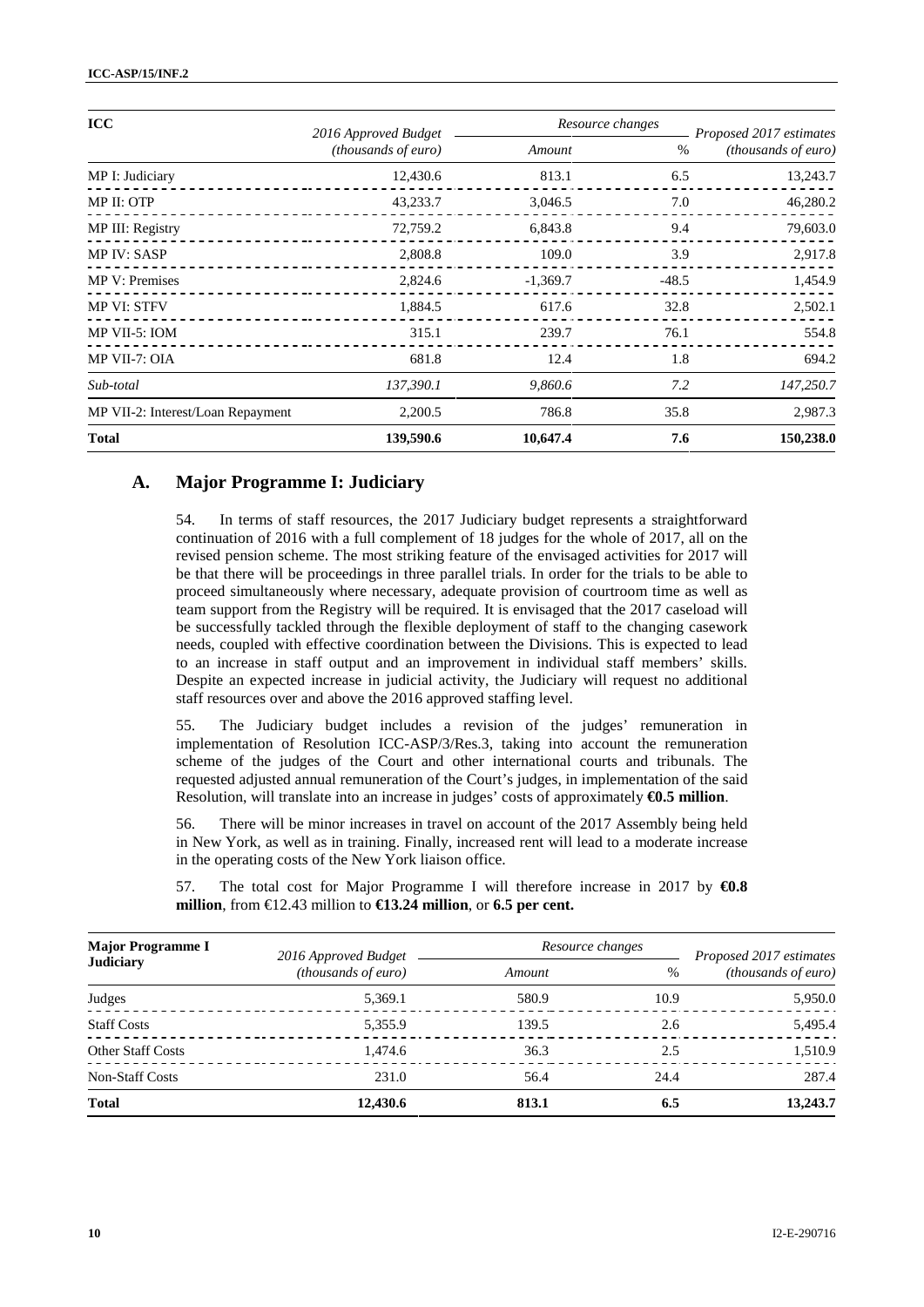### **B. Major Programme II: Office of the Prosecutor**

58. The OTP is seeking a budget increase of **€3.04 million**, or **7 per cent**, for 2017, that is, an increase from €43.23 million granted by the Assembly for 2016 to **€46.28 million** for the coming year.

59. The Office has striven to maximize the use of existing resources and has redeployed staff from folding activities to the active trials and investigations so as to strengthen teams and make them more effective.

60. The investigation in the Georgia situation, which has been funded through the Contingency Fund in 2016, in now incorporated into the 2017 budget proposal.

61. The net impact of the 2017 budget cost drivers is **€3.04 million**. Staff costs and Non-Staff Costs account for **€2.56** million and **€487.4** thousand, respectively. This means that the OTP has managed to limit the impact of incorporating both the Georgia situation and strengthening the other existing integrated teams into the regular budget proposal.

62. The non-operational components of the increase are the UN Common System costs and the financial benefit arising from the conversion of long-standing GTA. The benefits of conversion completely offset the increase linked to the UN Common System.

63. Lastly, in the light of the continued delay in implementing the Registry's structure which is being extended into 2017, the OTP is proposing a temporary increase in its vacancy rate from **8 to 10 per cent** so as to accurately reflect the recruitment realities in the Court. Once the Registry's structure has returned to its appropriate approved level, the vacancy rate can be re-aligned to its previous rate of 8 per cent (which is based on actual historical statistics).

| <b>Major Programme II</b>       | 2016 Approved Budget         | Resource changes<br>$\frac{0}{0}$<br>Amount |         | Proposed 2017 estimates<br>( <i>thousands of euro</i> ) |  |
|---------------------------------|------------------------------|---------------------------------------------|---------|---------------------------------------------------------|--|
| <b>Office of the Prosecutor</b> | ( <i>thousands of euro</i> ) |                                             |         |                                                         |  |
| <b>Staff Costs</b>              | 23,898.8                     | 7.180.4                                     | 30.0    | 31,079.2                                                |  |
| Other Staff Costs               | 15,309.0                     | $-4.621.3$                                  | $-30.2$ | 10.687.7                                                |  |
| <b>Non-Staff Costs</b>          | 4.025.9                      | 487.4                                       | 12.1    | 4.513.3                                                 |  |
| <b>Total</b>                    | 43,233.7                     | 3,046.5                                     | 7.0     | 46,280.2                                                |  |

#### **C. Major Programme III: Registry**

64. The proposed 2017 budget for the Registry amounts to **€79.60 million**, which represents an increase of **€6.84 million**, or **9.4 per cent**, compared to the 2016 approved budget of  $\epsilon$ 72.75 million. Importantly, almost half of this growth is the result of in-built increases due to the application of the UN Common System (**€0.8 million**), as well as the reintegration of reductions in staffing costs made in 2016 as a result of the staggered implementation of the Registry's new structure (**€2.6 million**). Accordingly, the real operational increase in the Registry, that is, the increase in resources required to fund the upsurge in the workload resulting from the 2017 judicial assumptions and the Court-wide strategic priorities, is approximately **€3.4 million,** representing an increase of **4.7 per cent** when compared to the 2016 approved programme.

65. The Registry is required to provide necessary and crucial services and investments for the realization of high-level Court-wide priorities, including support to increased field operations, and in particular an increase in investigations by the OTP from four and a half in 2016 to six in 2017 (**€2.1 million**), the additional support required in the light of the increase workload to proceedings in three trials in 2017 and other related support to judicial activities ( $\mathcal{Q},$ 4 million), and key investments in information management and information security which, in turn, are indispensable for overall support to both investigations and judicial activities (**€1.8 million**).

66. At the same time, important reductions and savings have been identified throughout the organ for 2017, aimed at containing the overall increase. For example, most additional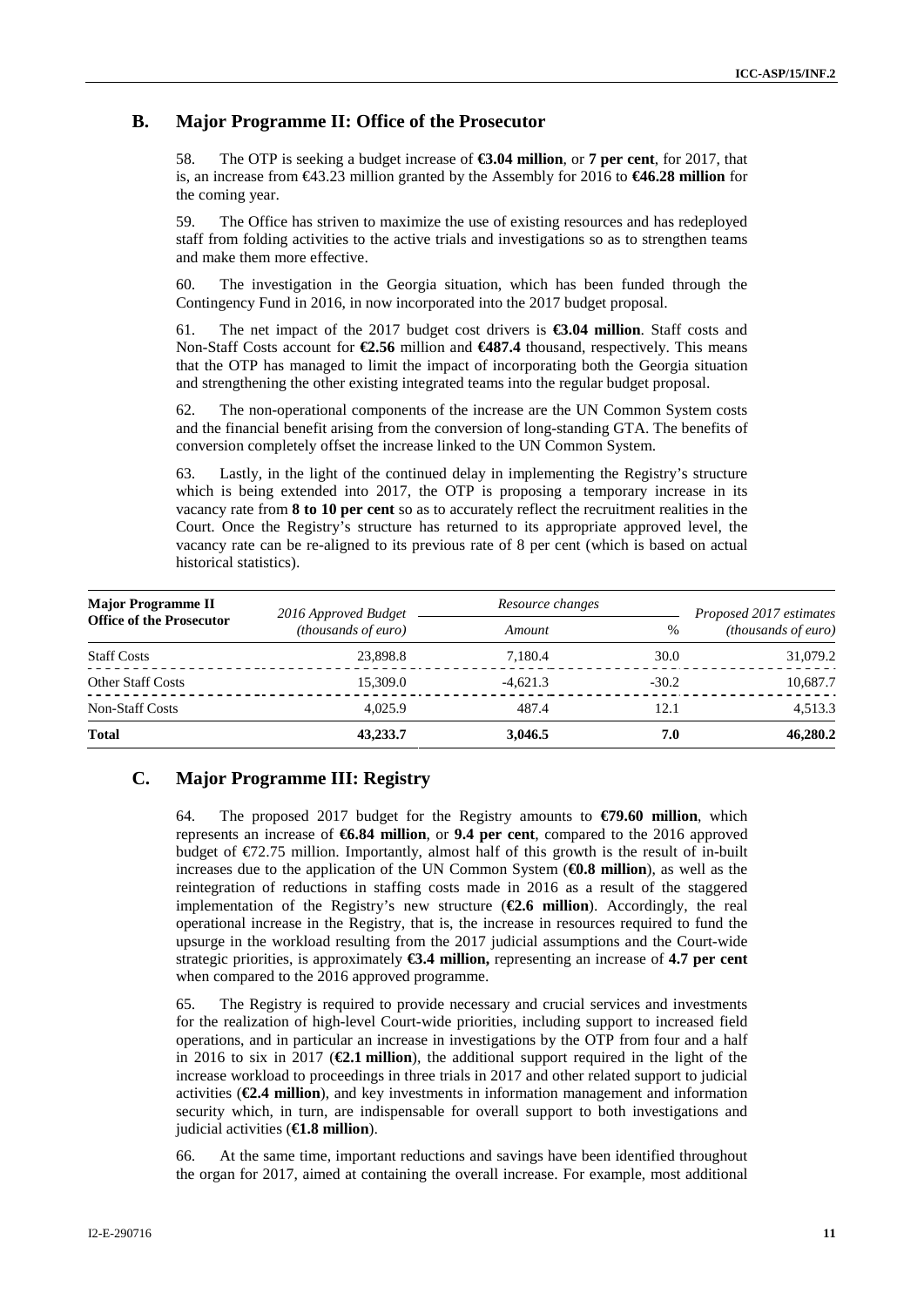investments in field operations, including the establishment and maintenance of one new Field Office in Tbilisi, Georgia, and the maintenance of field presences and increased activities in Gulu, Uganda and in Western Côte d'Ivoire, have been offset by the reductions achieved through the scaling down and eventual closure in 2017 of the Nairobi Field Office and other reductions in the field  $(\bigoplus 0.07 \text{ million})$ . Similarly, reductions amounting to approximately **€1.6 million** have been achieved in legal aid mainly due to the resources required at the appeal phase of the proceedings in *Bemba et al* (Article 70) pending a final comprehensive review of the legal aid system. This was done taking into consideration the request of the Assembly and the recommendation of the Committee at their last sessions, respectively, to consider policy options on the level of legal aid to be provided by the Court to the accused in cases of offences against the administration of justice. $8$ 

| <b>Investments</b>                                                  |                         |
|---------------------------------------------------------------------|-------------------------|
| Support to judicial proceedings                                     | $\epsilon$ 2.4 million  |
| Support to field operations, including increased OTP investigations | $\epsilon$ 2.1 million  |
| Information management and information security investments         | $\bigoplus$ 8.8 million |
| Other investments                                                   | $\bigoplus$ .3 million  |
| <b>Sub Total</b>                                                    | $\epsilon$ 6.6 million  |
| <b>Reductions</b>                                                   |                         |
| Legal Aid                                                           | $\bigoplus$ 6 million   |
| Field Office (Kenya)                                                | $\bigoplus$ .9 million  |
| Field Office (Others)                                               | $\bigoplus$ 2 million   |
| Other reductions                                                    | $\bigoplus$ 5 million   |
| <b>Sub Total</b>                                                    | €3.2 million            |
| <b>Net Increase</b>                                                 | $\bigoplus$ .4 million  |

**Calculation of net increase based on approximate increases and reductions in Registry**

67. Lastly, with regard to the restoration of staff resources in the Registry following the staggered implementation of its structure in the light of the budgetary reductions in its 2016 approved budget, it is crucial to emphasize once again that, in order to ensure the Registry's ability to support the level of activities estimated for 2017, including, in particular, its judicial and investigative activities, its approved structure must be fully implemented. The Registry has nevertheless taken a more conservative approach, and will continue the staggering to some degree into 2017 in order to reduce budgetary needs.

68. In the light of the continued recruitment expected to extend into 2017, the Registry is proposing a temporary increase in its vacancy rate from 10 to 12 per cent, which will result in a further staggering of recruitment in 2017 by approximately **€0.9 million** of the  $\epsilon$ 3.8 million<sup>9</sup> that should, in principle, be restored in the Registry's staff costs. This will lead to a net increase of **€2.6 million** in 2017 in established posts. It is expected that staffing levels will return to the normal 10 per cent vacancy rate by mid-2017 and will need to be costed accordingly in subsequent budgets.

<sup>8</sup> *Official Records … Fourteenth session … 2015* (ICC-ASP/14/20), vol. I, part III, resolution ICC-ASP/14/Res.1, para. 14 and ICC-ASP/15/5, para 100.

The total amount of €3.8 million corresponds to €3.4 million for established posts and an additional reduction of €0.4 million in GTA resources in 2016.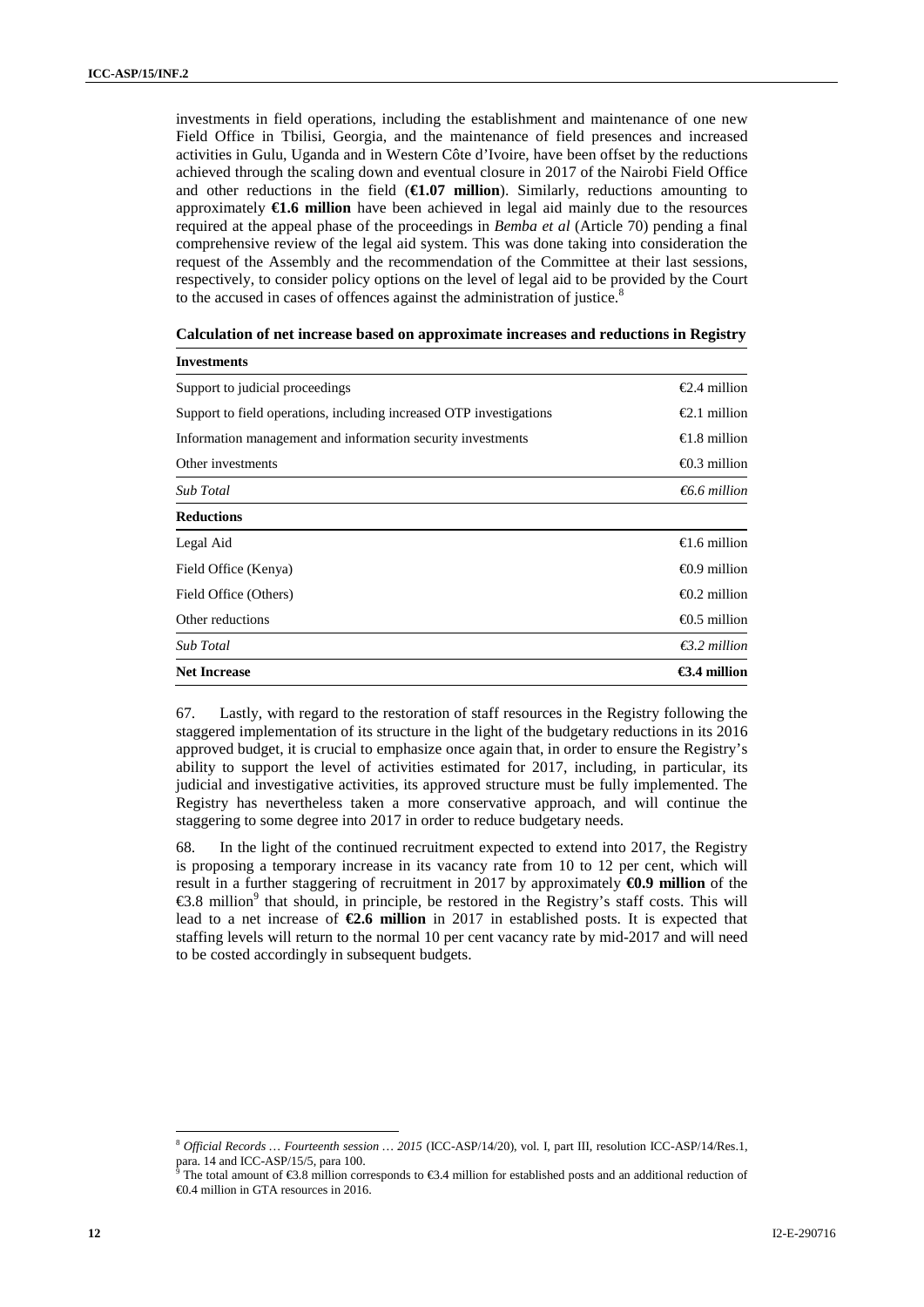| <b>Major Programme III</b> | Resource changes<br>2016 Approved Budget – |         |      | Proposed 2017 estimates      |  |
|----------------------------|--------------------------------------------|---------|------|------------------------------|--|
| <b>Registry</b>            | (thousands of euro)                        | Amount  |      | ( <i>thousands of euro</i> ) |  |
| <b>Staff Costs</b>         | 42,069.3                                   | 3,387.0 | 8.1  | 45.456.3                     |  |
| <b>Other Staff Costs</b>   | 3.415.3                                    | 2.406.9 | 70.5 | 5.822.2                      |  |
| <b>Non-Staff Costs</b>     | 27.274.6                                   | 1.049.9 | 3.8  | 28,324.5                     |  |
| <b>Total</b>               | 72,759.2                                   | 6,843.8 | 9.4  | 79,603.0                     |  |

#### **D. Major Programme IV: Secretariat of the Assembly of States Parties**

69. The proposed 2017 budget for Major Programme IV amounts to **€2.92 million**, which represents an increase of **€109 thousand,** or **3.9 per cent**, compared to the 2016 approved budget of  $\epsilon 2.81$  million. This is due mainly to a request for a Special Assistant (P-2) that will be located in Dakar, funding of the Senior Administrative Assistant post (GS-PL) approved in 2016, and the travel costs to The Hague of the five members of the Audit Committee. Furthermore, there is one additional new cost – the travel of the nine members of the Advisory Committee on Nominations of Judges. This subsidiary body of the Assembly would, in principle, meet on a triennial basis (before the Assembly is to elect six judges). The increases have been mainly offset by a reduction under contractual services as a result of a reduction in costs arising out of the forthcoming annual session of the Assembly being held at the United Nations Headquarters in New York.

| <b>Major Programme IV</b>                               |                                                      | Resource changes |               |                                                |  |
|---------------------------------------------------------|------------------------------------------------------|------------------|---------------|------------------------------------------------|--|
| <b>Secretariat of the Assembly</b><br>of States Parties | 2016 Approved Budget<br>( <i>thousands of euro</i> ) | Amount           | $\frac{0}{0}$ | Proposed 2017 estimates<br>(thousands of euro) |  |
| <b>Staff Costs</b>                                      | 939.6                                                | 96.7             | 10.3          | 1,036.3                                        |  |
| <b>Other Staff Costs</b>                                | 824.6                                                | 42.1             | 5.1           | 866.7                                          |  |
| <b>Non-Staff Costs</b>                                  | 1.044.6                                              | $-29.8$          | $-2.9$        | 1.014.8                                        |  |
| <b>Total</b>                                            | 2,808.8                                              | 109.0            | 3.9           | 2,917.8                                        |  |

#### **E. Major Programme V: Premises**

70. The proposed 2017 budget for Major Programme V amounts to **€1.45 million**, which represents a decrease of **€1.37 million**, or **48.5 per cent**, compared to the 2016 approved budget of  $\epsilon$ 2.82 million. With the guarantee period for buildings and installations at the Court's premises due to expire at the end of October 2016, resources will be required to cover the cost of corrective maintenance in 2017. The decrease is attributable to the termination of the rental contracts for the interim premises.

| <b>Major Programme V</b> | 2016 Approved Budget         | Resource changes<br>$\%$<br>Amount |         | Proposed 2017 estimates<br>( <i>thousands of euro</i> ) |
|--------------------------|------------------------------|------------------------------------|---------|---------------------------------------------------------|
| <b>Premises</b>          | ( <i>thousands of euro</i> ) |                                    |         |                                                         |
| <b>Staff Costs</b>       |                              |                                    |         |                                                         |
| <b>Other Staff Costs</b> |                              |                                    |         |                                                         |
| <b>Non-Staff Costs</b>   | 2.824.6                      | $-1.369.7$                         | $-48.5$ | 1.454.9                                                 |
| <b>Total</b>             | 2,824.6                      | $-1,369.7$                         | $-48.5$ | 1,454.9                                                 |

### **F. Major Programme VI: Secretariat of the Trust Fund for Victims**

71. The TFV proposed 2017 budget amounts to **€2.5 million**, representing an increase of **617.6 thousand**, or **32.8 per cent**, compared to the 2016 approved budget of **€2.5 million**.

72. The TFV's budget thus, in essence, reprises the budget corrigendum submitted for 2016, which was based on the new structure of the TFV Secretariat as decided by the Board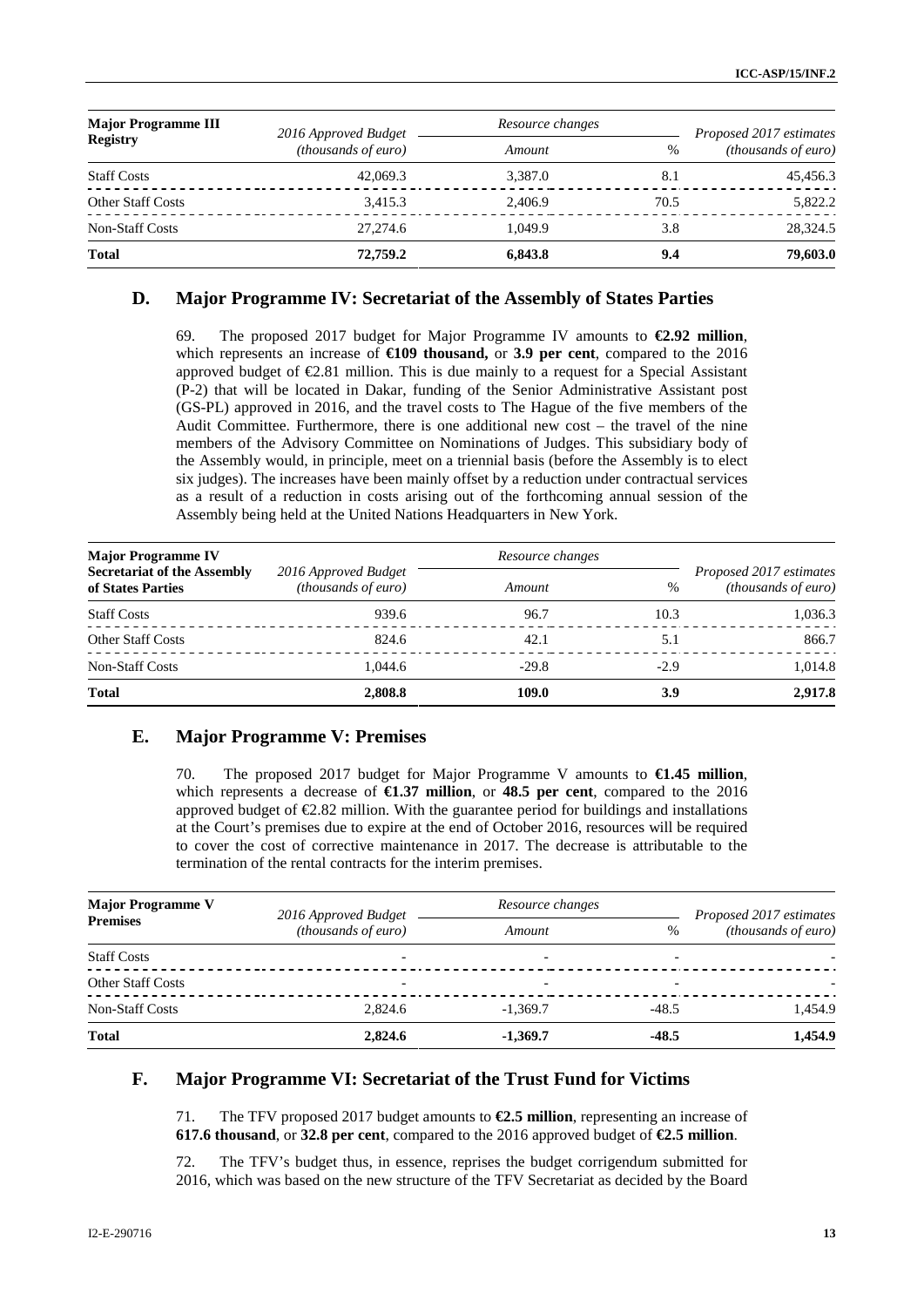of Directors aiming to strengthen the Secretariat in two critical areas: financial administrative capacity in The Hague and on-site programme management. The new structure is informed by the TFV's current understanding of the required organizational capacity to sustain the development and implementation of Court-ordered reparations awards, as well as the expansion of assistance mandate activities to other situation countries.

73. The TFV further notes that the Board of Directors has maintained its earlier decision to outsource activities related to the conduct of situational assessments under the assistance mandate, capacity building of TFV implementing partners, and the design and implementation of a mandate-specific programme management information system (PMIS), for which funds have been allocated from resources originating from voluntary contributions (total  $\bigoplus$  0.05 million), therefore from outside the Major Programme VI budget.

| <b>Major Programme VI</b>                                  |                                                      | Resource changes |          |                                                         |
|------------------------------------------------------------|------------------------------------------------------|------------------|----------|---------------------------------------------------------|
| <b>Secretariat of the Trust</b><br><b>Fund for Victims</b> | 2016 Approved Budget<br>( <i>thousands of euro</i> ) | Amount           |          | Proposed 2017 estimates<br>( <i>thousands of euro</i> ) |
| <b>Staff Costs</b>                                         | 968.1                                                | 802.8            | 82.9     | 1,770.9                                                 |
| <b>Other Staff Costs</b>                                   | 345.9                                                | $-345.9$         | $-100.0$ |                                                         |
| <b>Non-Staff Costs</b>                                     | 570.5                                                | 160.7            | 28.2     | 731.2                                                   |
| <b>Total</b>                                               | 1.884.5                                              | 617.6            | 32.8     | 2,502.1                                                 |

### **G. Major Programme VII-2: Interest and Loan Repayment**

74. The proposed 2017 budget for Major Programme VII-2 amounts to **€2.99 million**, which represents an increase of **€786.8 thousand**, or **35.8 per cent**, compared to the 2016 approved budget of  $E.20$  million. Major Programme VII-2 manages the payment of interest on the host State loan, which in 2017 must be received and paid to the host State no later than 1 February 2017.

75. Repayment of the loan will start after surrender of the interim premises leases on 30 June 2016. Repayment of capital and interest for the period 1 July to 31 December 2016 amounts to  $\bigoplus$ .8 million and will be payable on or before 1 February 2017. The interestonly payment for the period 1 January to 30 June 2016 amounts to  $\epsilon 1.191$  million.

| <b>Major Programme VII-2</b>                 |                                                      |                          | Resource changes         |                                                         |
|----------------------------------------------|------------------------------------------------------|--------------------------|--------------------------|---------------------------------------------------------|
| <b>Interest and Loan</b><br><b>Repayment</b> | 2016 Approved Budget<br>( <i>thousands of euro</i> ) | Amount                   | $\%$                     | Proposed 2017 estimates<br>( <i>thousands of euro</i> ) |
| <b>Staff Costs</b>                           |                                                      | $\overline{\phantom{0}}$ | $\overline{\phantom{0}}$ |                                                         |
| Other Staff Costs                            |                                                      | $\overline{\phantom{0}}$ | $\overline{\phantom{0}}$ |                                                         |
| <b>Non-Staff Costs</b>                       | 2.200.5                                              | 786.8                    | 35.8                     | 2.987.3                                                 |
| <b>Total</b>                                 | 2.200.5                                              | 786.8                    | 35.8                     | 2,987.3                                                 |

#### **H. Major Programme VII-5: Independent Oversight Mechanism**

76. The proposed 2017 budget for the Independent Oversight Mechanism amounts to **€554.8 thousand**, which represents an increase of **€239.7 thousand,** or **76.1 per cent**, compared to the 2016 approved budget of  $\Theta$ , 32 million. The IOM was established by the Assembly at its eighth session in accordance with article 112(4) of the Rome Statute to provide independent, effective and meaningful oversight of the Court.<sup>10</sup> During the course of 2016, the office has focused on recruiting staff in accordance with the staffing level set by the Assembly at its twelfth session $11$  and establishing operational effectiveness. The

<sup>&</sup>lt;sup>10</sup> Official Records ... Eighth session ...2009 (ICC-ASP/8/20), vol. I, part II, resolution ICC-ASP/8/Res.1.<br><sup>11</sup> Official Records ... Twelfth session ...2013 (ICC-ASP/12/20), vol. I, part III, resolution ICC-ASP/12/Res. section L.